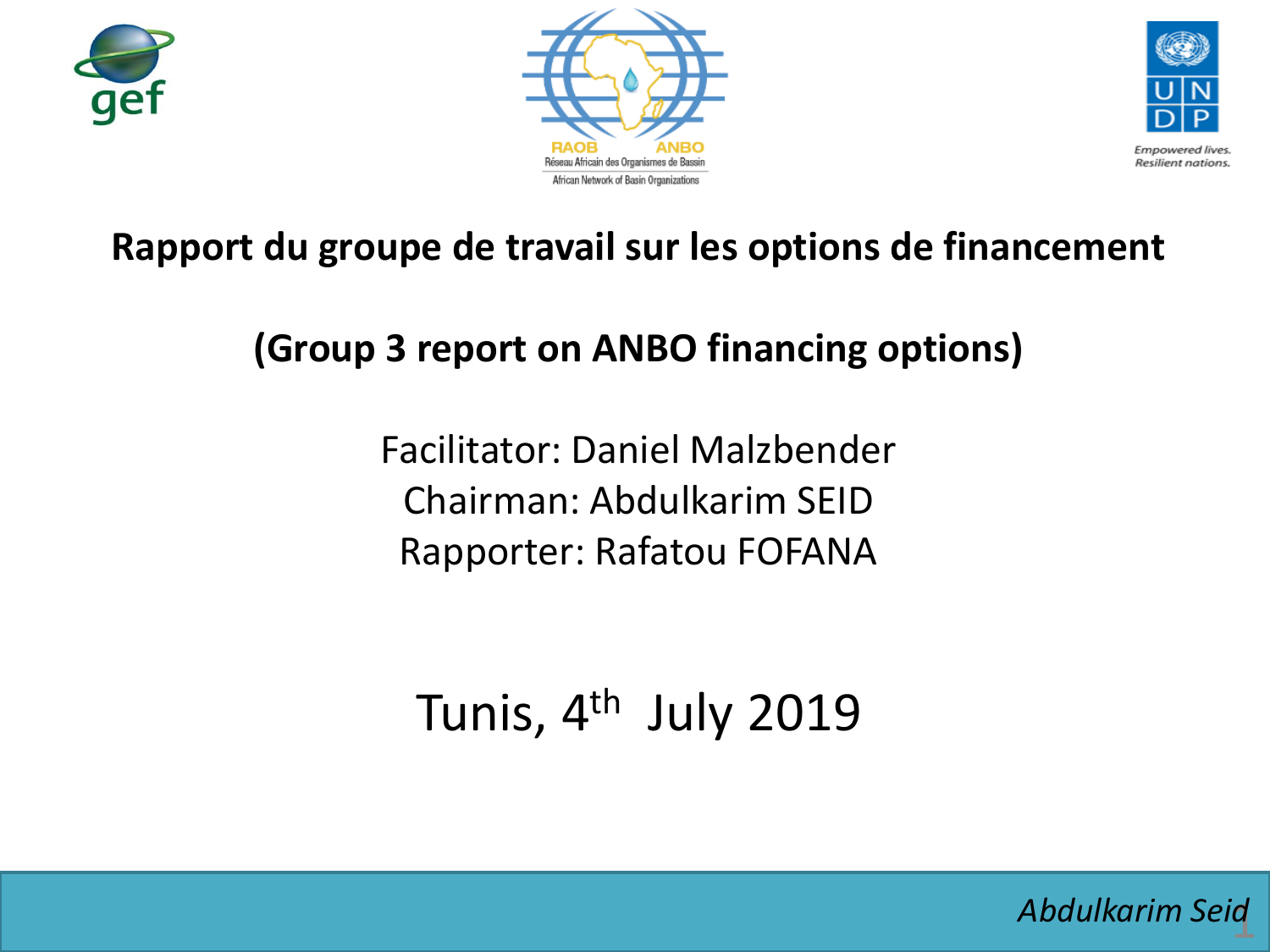#### **Membres du groupe:**

**Président**: SEID AbdulKarim, NBI **Rapporteur**: Rafatou FOFANA, VBA **Facilitateur**: Daniel Malzbender, Consultant **Membres**:

Didier ZINSOU, ABN Gabriel Hakkimana, ALT Abdel Kader DODO, OSS Aminata Sokhna DIOP, OMVS Tracy MOLEFI, OKAVM Zvikombaress MANYANGADZE, UMCOM Satyajeet RALUEN, UNDP Mwango FRED, IGAD Kabir SILLA, OMVG Valentin IOGO, VBA Maha SALL, OMVS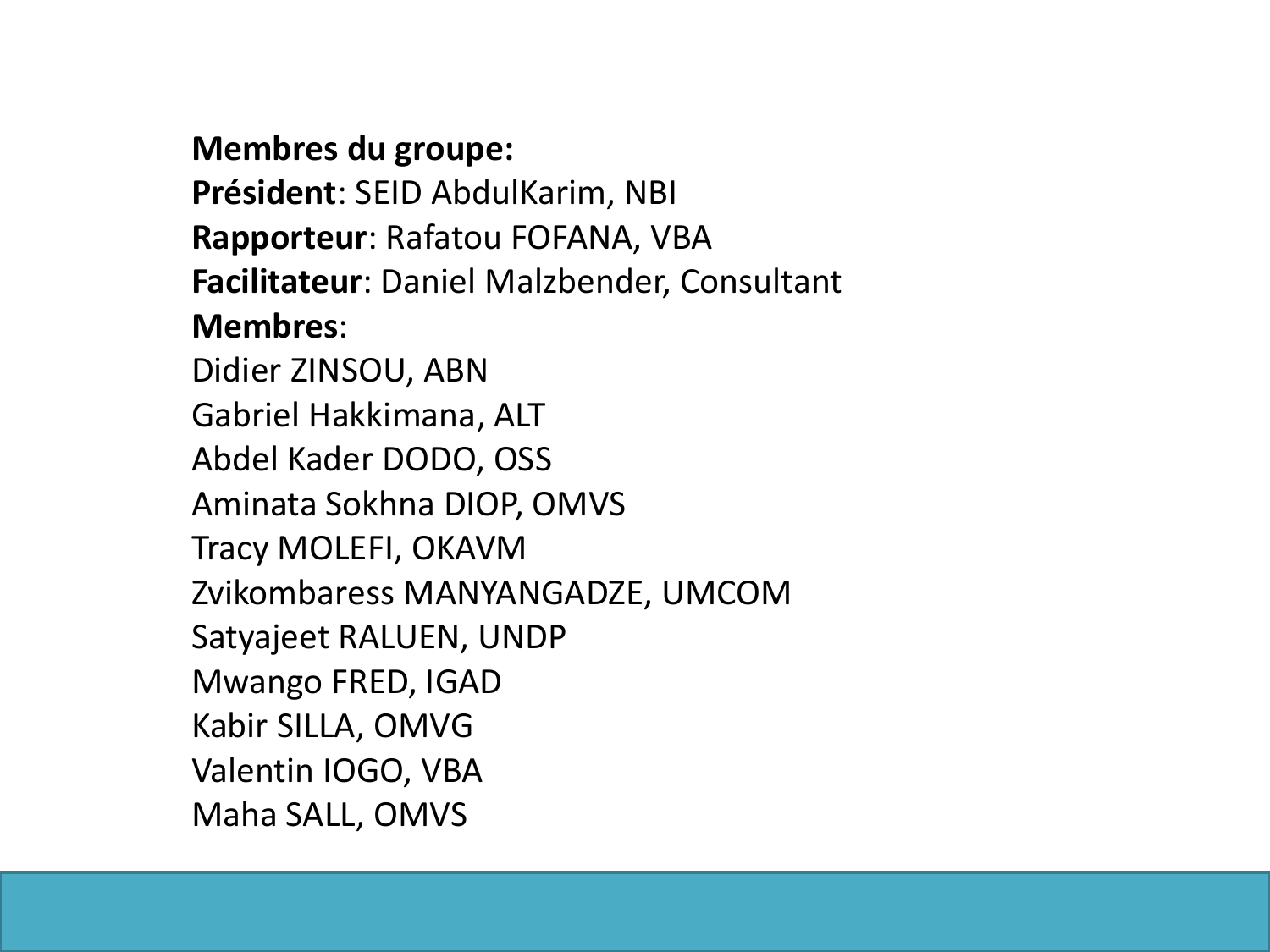# 1. Objectives

- 1. Review of the financial options report
- 2. Propose recommended option(s)
- 3. Provide guidance (roadmap) on how to further explore and develop the recommended option(s)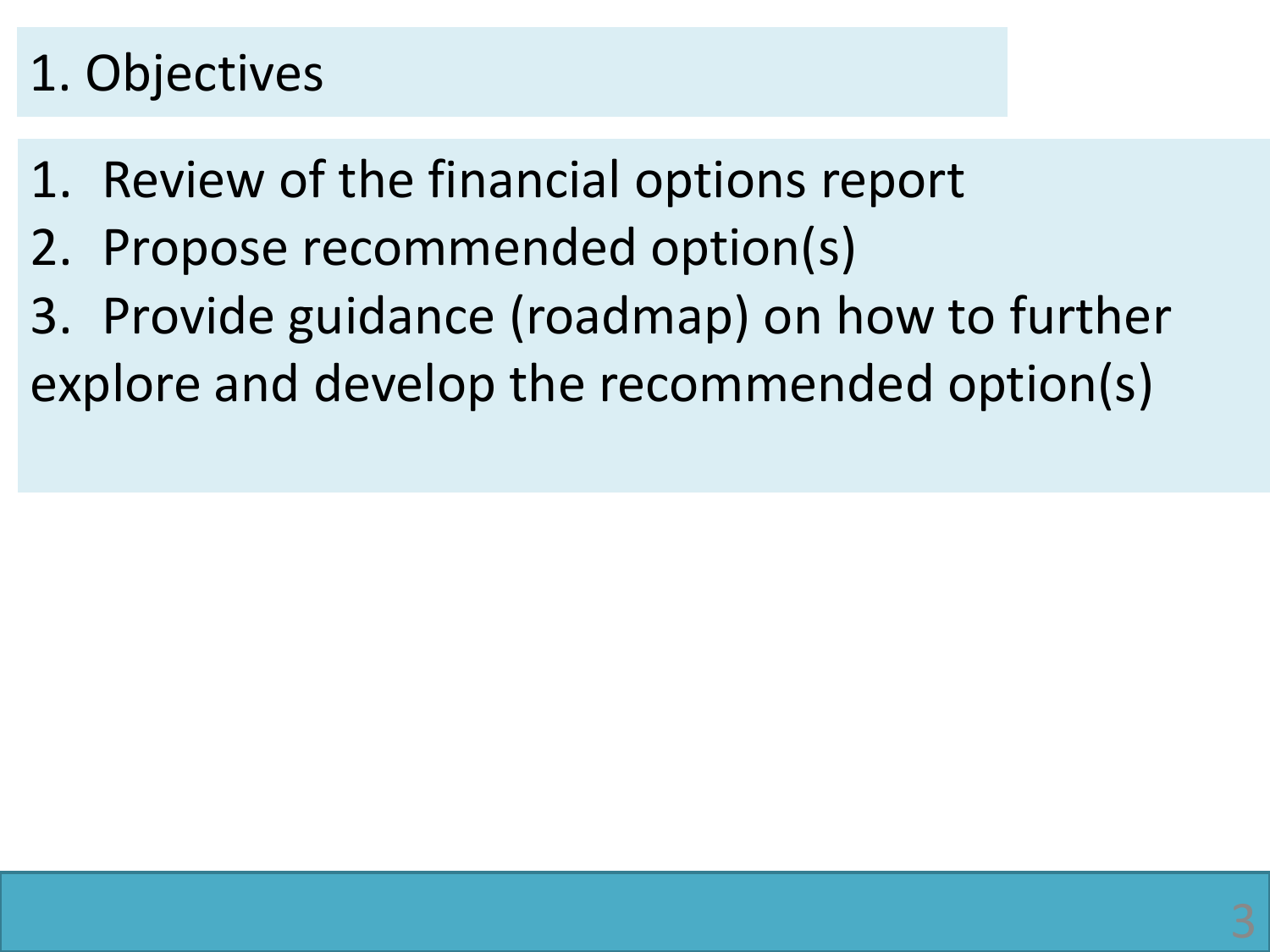# **General remarks from the group**

- **We need to be careful to not create unhealthy competition between RBOs and the ANBO;**
- **Some of the RBO are not financially sustainable**
- **ANBO should focus on its work program on areas that RBOs cannot do by their own and, hence a networking platform like ANBO**
- → ANBO should identify its strategic role as a network, i.e. **identify its niche and develop its business model.**
- **Recommend close technical and political alignment between ANBO and AMCOW**
- **Membership fee amount shouldn't be stated in the Statute; rather the statute should state there will be membership fee without stating the amount;**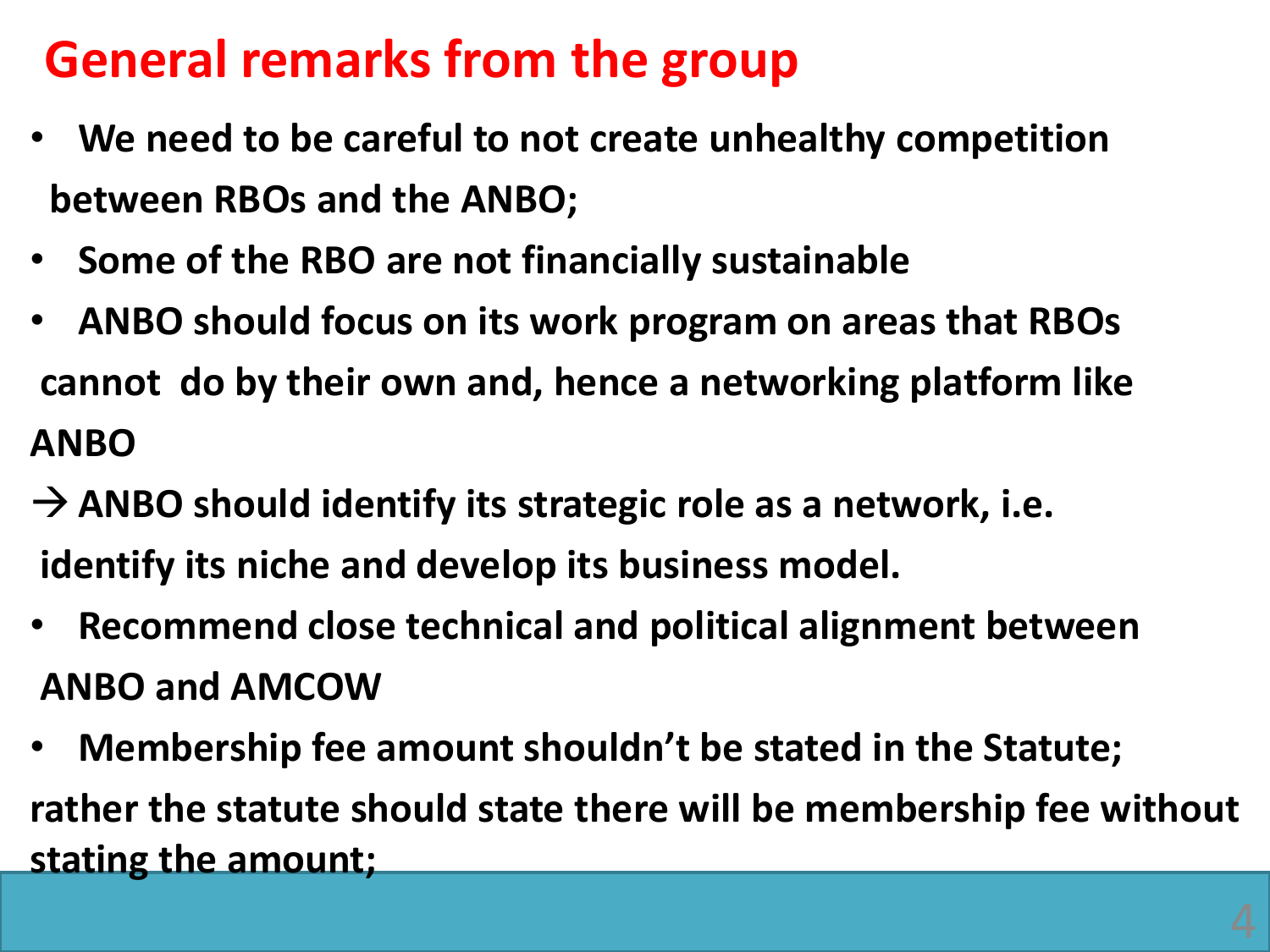## **Review of the financial options report**

• **The assumptions used in developing the financing options need to be checked on the ground (ground-truthed).**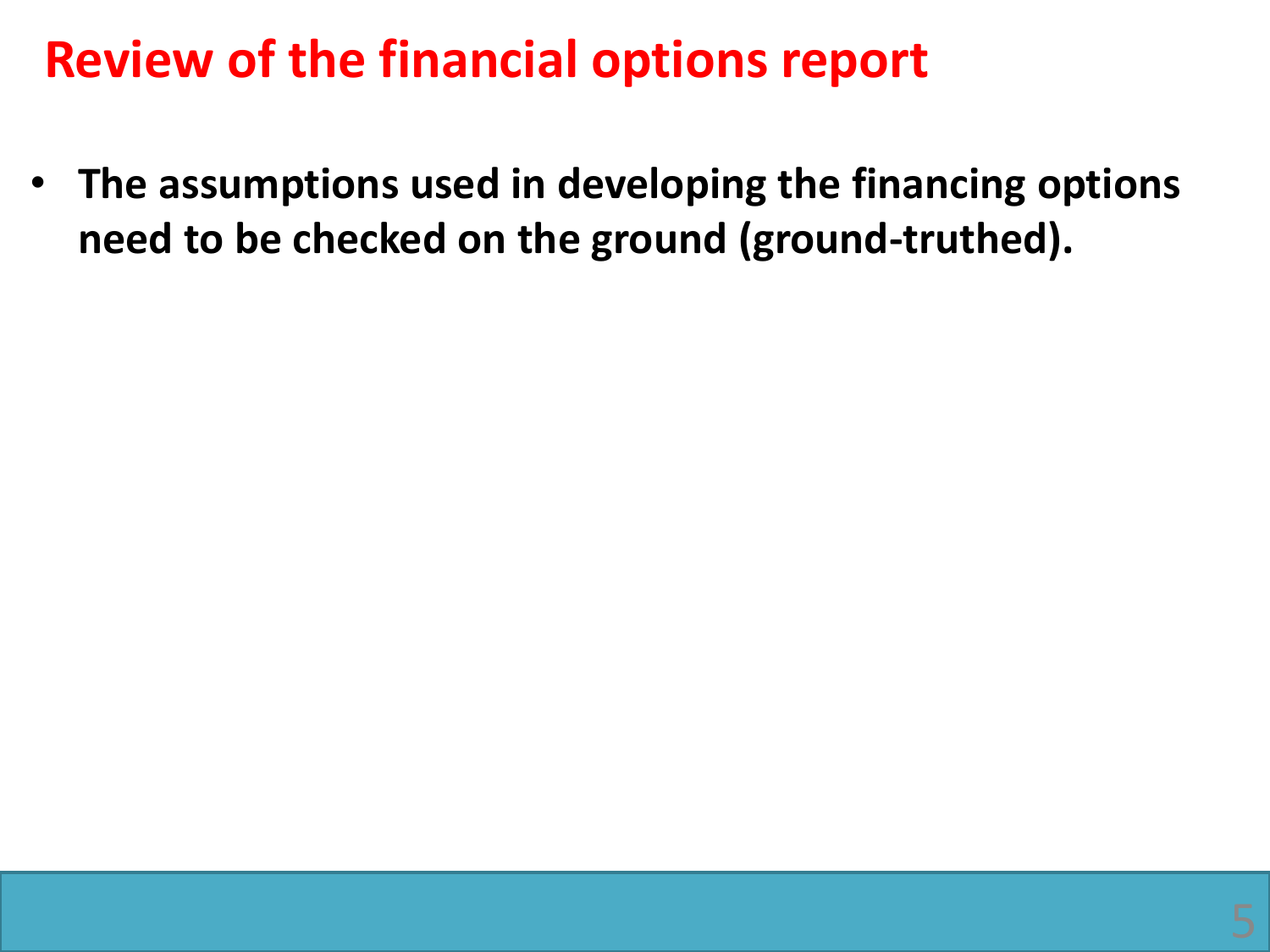# **Recommended financing options**

- **None of the stand-alone options is found feasible at this time**.
- **The group recommends the blended option be considered and further explored along the following lines:**
- **Alternative 1: the two positions, i.e. one business development manager and one assistant, be funded through increased membership fee (USD 5000 per member per year);**
- **Alternative 2: the business development manager be financed through AfDB as TA for a limited duration;**
- **Alternative 3: explore the possibility the position of the business development manager be funded through the current UNDP-GEF project;**
- **Alternative 4: the business development manager could be a part-time position to reduce cost.**
- **Alternative 5: the business development manager could be financed through fees levied on RBOs on project funding;**